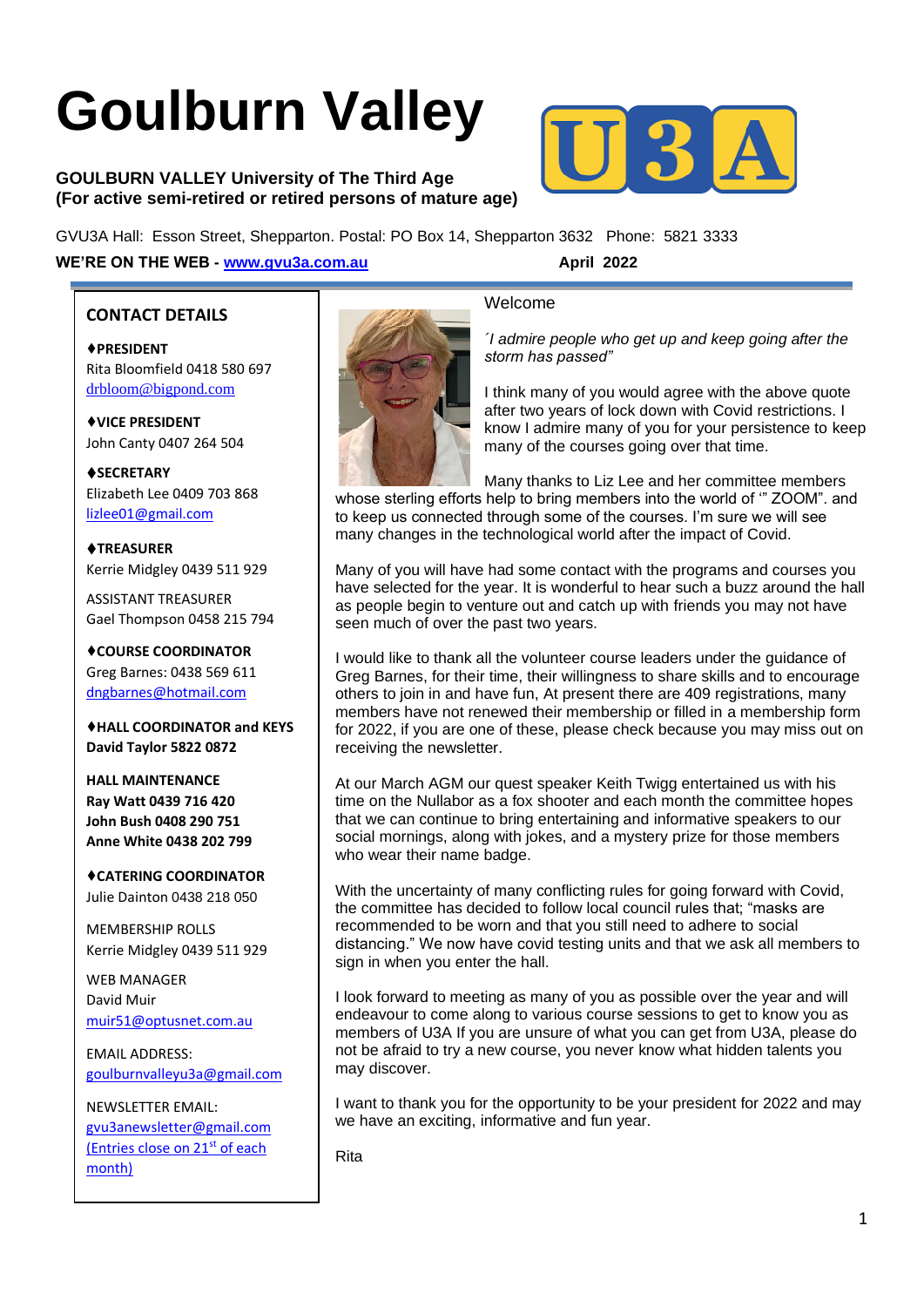## **MEMBERSHIP for U3A**

#### **MEMBERSHIP FEES - MUST BE PAID BY MARCH 31st**

Many members from our 2021 list have still not paid for 2022. If you intend to remain members then payment MUST be received by the end of March. Fees are \$60 and can be paid by direct debit (details of our account are on the bottom of this newsletter).Please place your name in the reference line, you can also pay by cheque or cash. Place your cheque/money in an envelope with YOUR NAME on it and place in the white box by the office door.

#### **People who have not paid by April will be removed from our newsletter list and will not receive the next newsletter.**

The following people have paid the 2022 fee but have not completed a membership form. If these people are in your course please alert them to the need to complete a form. The newsletter cannot be sent to them as we have no details: **Roslyn Limbrick, Brian Parker, Suzanne Conboy and Patricia Crane.** 

I am still chasing a Person who paid via direct debit on 24/1/2022 through Bank First. No name was included in the reference line. Please make sure you collect your receipt from the box on the table at the front door of the hall. All course leaders are required to record the receipt number of people attending their course to show they are current members.

Thank you for your cooperation, Kerrie Midgley (Treasurer and Membership Officer) 0439 511 929

## **[SCIENCE MATTERS](https://www.gvu3a.com.au/science-matters)**

There will be no science class on Easter Monday, April 18. The next class will be on May 16 when we will follow our series on the science inspired by the Murchison Meteorite with a presentation on Meteor detection and retrieval of meteorites.

Allan Wilson (0427 399 648) and Derek Poulton

## **[CREATIVE CRAFTS](https://www.gvu3a.com.au/creative-craft)**

It is great to see members returning to Craft for a chat and to share the projects being worked on.

A special mention to Lois McCrabb who has been asked to have one of her paintings in an ABC production. Let's hope we get a good look at it.

New members are always welcome. Do you have a skill or technique that you would like to share with the group?

Looking forward to seeing you all through April.

Gael Thompson - mobile 0458 215 794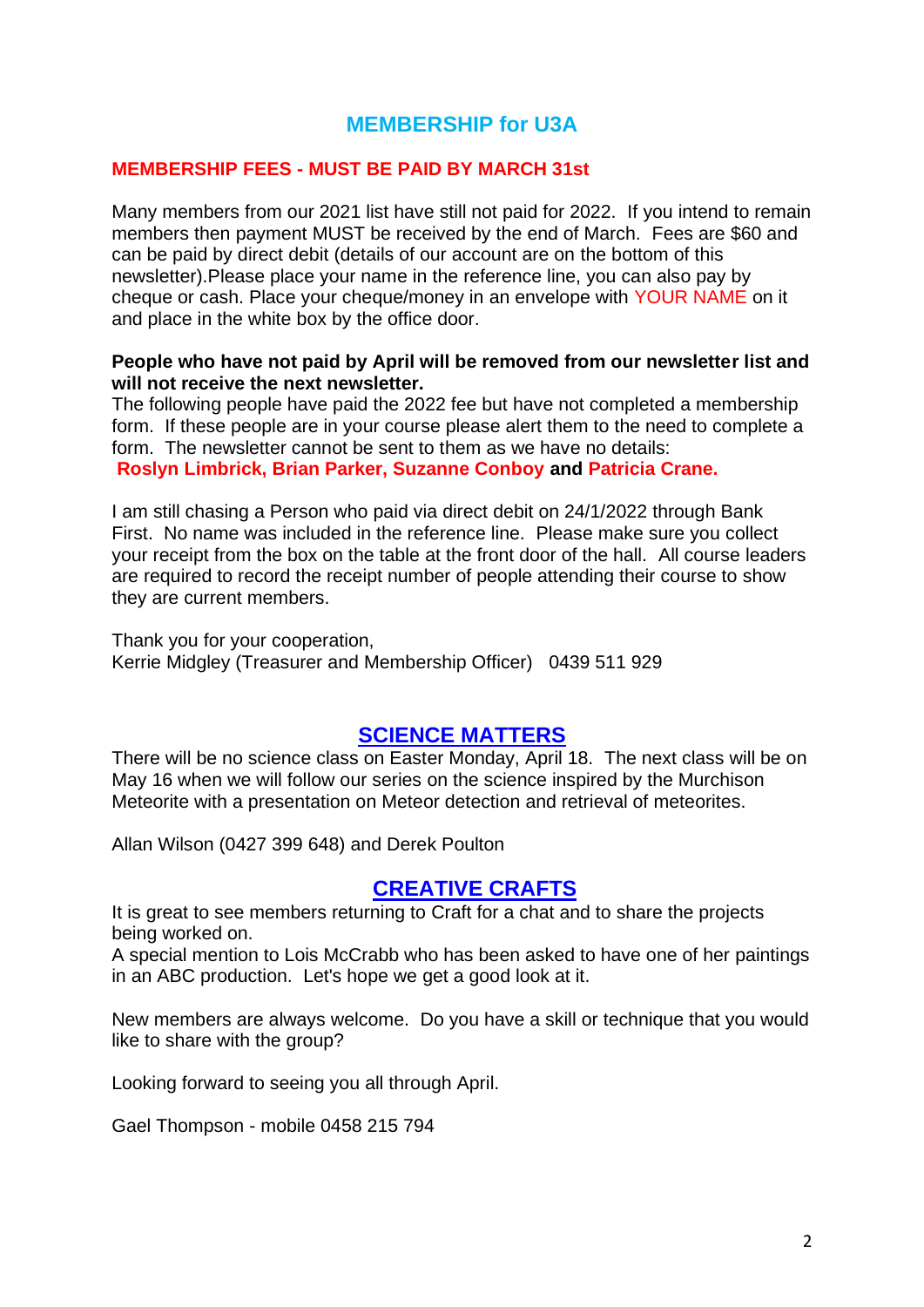# **WALK AND TALK**

#### **Walk and Talk Kyabram Discovery April 13**

Meet at the U3A carpark at 8.45am leaving for Kyabram at 9.00am where we will meet at Edis Park Oswald Street for morning tea. Then on to the Mural Picnic Area, walk to Allan St and back to Edis Park for lunch. Bring your lunch or you can buy it at the Kyabram Bakery or Subway. After lunch we can visit the Kyabram Fauna Park which is open until 5.00pm, cost per person with a concession card or a senior card is \$14.00. There is a reduced cost for a group of 10 or more so please let me know by Wednesday 6/4/22 if you intend going there.

David Taylor Mobile 0412 802427



#### **Dookie Rail Trail 9th March**

Leaving U3A 15 walkers travelled to Dookie, meeting Bobby Dohnt our guide for the day at the CWA Gardens. After morning tea the group walked along the Rail Trail back toward Shepparton for about 3 km to the turnaround point. We then walked back to the CWA Gardens for lunch before half of the group returned to Shepparton. The rest of us travelled along Ryans Road to a car park and walked for about a kilometre along the start of the Mulana nin iyoga walking trail to Mt Major.

PS Thanks to Tony and Bev Palma and Bobby Dohnt for the running of the walk in my absence.

David Taylor

## **TELL US A YARN**

Just a reminder about the pop-up course ""Tell us a Yarn" on Thursday 31st March 10.00 am to 11.00 am where people tell funny stories true or otherwise, jokes and riddles. If you are a bit shy or don't know any jokes or stories you are most welcome to come and listen. Doctor Bill O'Hare reckons we all need a laugh during Covid.

Let me know if you can make it at 10 am Thursday 31st March. Greg Barnes [\(dngbarnes@hotmail.com\)](mailto:dngbarnes@hotmail.com)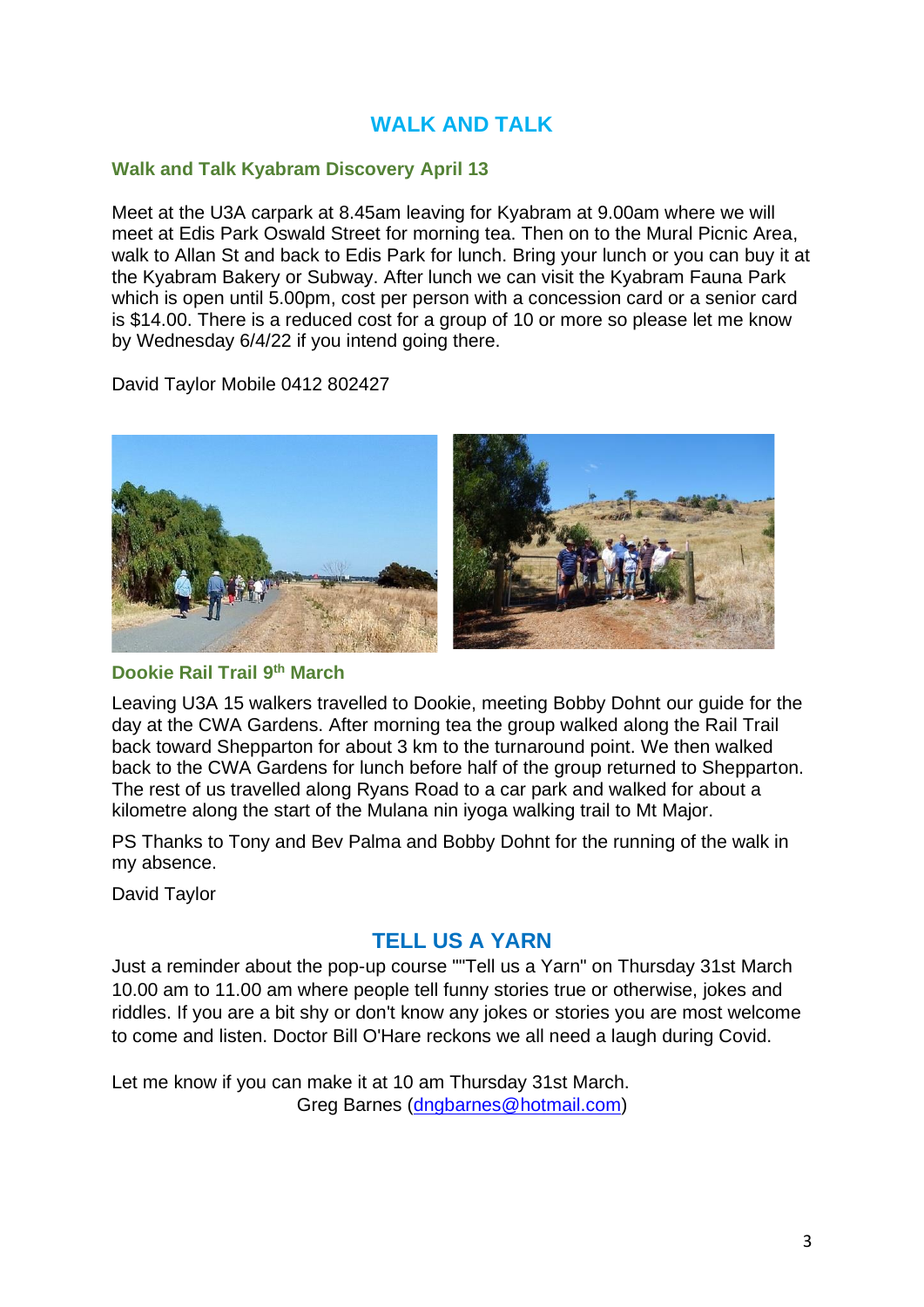# **[UKE U3A](https://www.gvu3a.com.au/uke3a)**

Our regular Uke3A Program is delivered for Members (*and invited guests*) on Monday's, at the GVU3A ESSON Street Hall Shepparton.

## *(Currently outside space)*

## **Time** : 12:15pm - 1:15pm

President Liz included an overview of our January 'Gig' (The St Georges Rd. Food Festival), on the U3A Network, Victoria Facebook site in February, many thanks Liz. Here's the link for those with Facebook.

<https://www.facebook.com/u3anetworkvictoria/>*(scroll to 18/2/2022)* Our Uke3A Course Page, on our GVU3A Website, has now been updated for 2022. (Thanks David for your assistance). Here you will find our Uke3A Booklet and simply, links to three folders.

*Program Videos*, *Program Photos* and *Taking Notes (General Information) The Winners of our highly respected "Monthly Uke Award" for March were*

- *Barb for her Duet with David singing/playing "The Sounds of Silence"*
- *Janice for her "Walk Up" at Girgarre Jiggery Jammin' on Saturday.*

John Canty

Email : [j.canty@hotmail.com](mailto:j.canty@hotmail.com) Mobile: 0407264504 (text preferred please)

# **LUNCH GROUP**

## **APRIL LUNCH VENUES**

The group have decided to go to The GV Hotel every Monday in April. So, on the 4th, the 11th, the 18<sup>th</sup> (Easter Monday) and the  $25<sup>th</sup>$  (Anzac Day) that's where we will be for lunch commencing at 12 noon. The hotel staff said they will be open on both the public holidays. Members have the choice on parking outside the hotel in High Street or parking at the back of the Hotel and walking through the venue to the bistro area. It is essential that you ring Gail on 0400 531 856 to reserve a place at the table. The numbers are rung through on the Friday before we gather, so names should be submitted by then. Many venues are short on staff at the moment and they try to roster on enough people to cover the number of people in the group so please ring through your names by then.

Gail Jellif Mobile 0400531856

## **INDUSTRY TOURS**

John Hetherington used to run the class "Industry Tours" where every now and then he would hire a bus and GVU3A members would be taken to all sorts of industries around Shepparton. John is unfortunately is unable to continue on organising of these events, so we are looking for someone to take over. John will be able to advise the new course leader on what to do, where to go, etc. Let me know if you would like to do this.

I would like to thank John in helping make GVU3A a great place to be. Greg Barnes [\(dngbarnes@hotmail.com\)](mailto:dngbarnes@hotmail.com)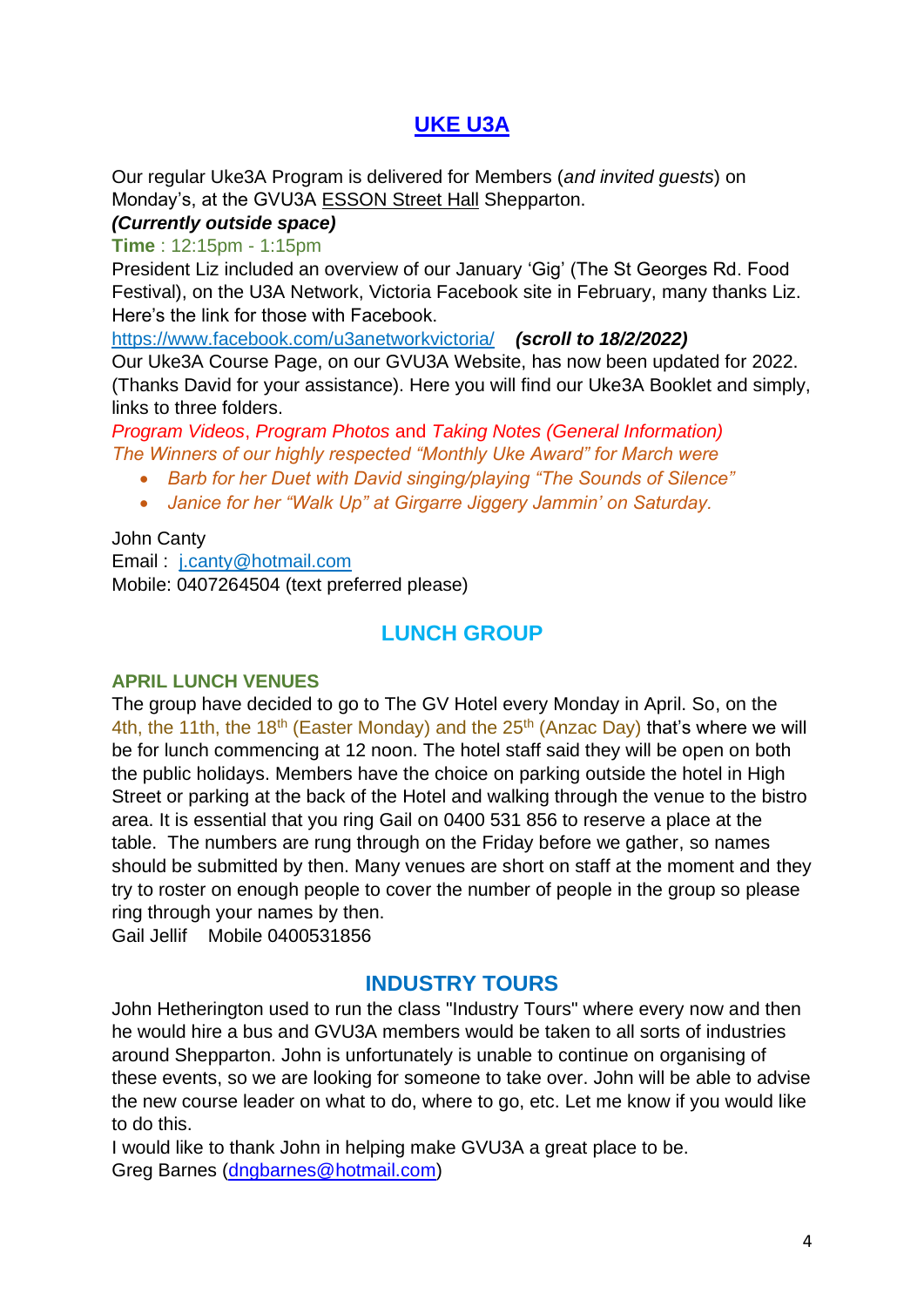# **[WRITING4PLEASURE](https://www.gvu3a.com.au/writing-for-pleasure)**

Our March meeting on the 17<sup>th</sup> was in the G.V Library. It was wonderful to have fourteen members attend and present some diverse stories/poems.

Our 2021 end of year book, called "*Spilling The Beans***",** was distributed amongst our group. Congratulations to all involved; those behind the scenes as well as members who provided the stories and poems. It's a great achievement.

**THE WRITING GROUP HAS ABOUT 6 SPARE COPIES. IF ANYONE WISHES TO PURCHASE A COPY, PLEASE SEE MARY HENEGHAN AT THE ART GROUP ON A WEDNESDAY MORNING, U3A HALL. THE COST FOR THE BOOK IS \$20.00** 

#### **APRIL TOPICS – PRESENTED BY MOYA ARE:**

- **1. BACK HOME**
- **2. TO EACH HIS OWN WORD** - **FLUMMOXED**

## **QUOTE FOR THE MONTH**:

*"I HAVE NEVER STARTED A POEM YET, WHOSE END I KNEW. WRITING A POEM IS DISCOVERING." Robert Frost.*

**CONTACT: Lyn Austin. (Phone: 0468 312 602)**



# **BIRD WATCHING**

The first outing for the year was to be at Jordans Bend, Shepparton. When we arrived there it was still raining. Beris, who lives nearby, kindly invited us to her place for morning tea. Later when the rain had stopped some of us walked from her place along the edge of the river and through part of the Boulevard Bush Reserve. As we walked we observed and or heard twenty different bird species

including these Red-browed Finches.

The next monthly outing, on the 20th of April, will be revisiting Jordans Bend. We will meet at the U3A club rooms for a 9 am departure, as usual.

Marg Clarke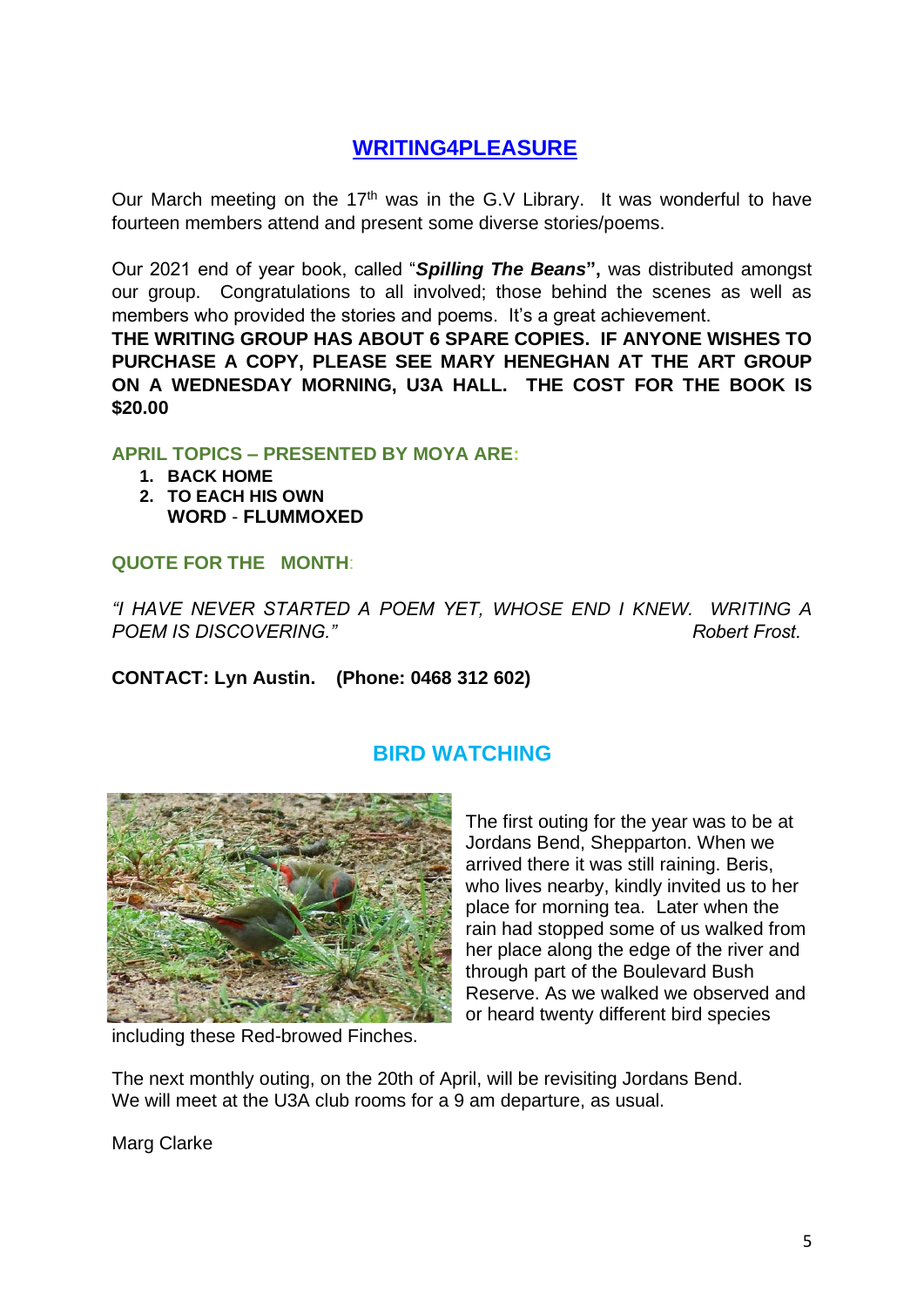# **NATURAL RESOURCES and REGIONAL DEVELOPMENT**

Natural Resources & Regional Development is on again April 1 and April 8. After such a long recess I am hoping the Newsletter is able to give participants encouragement to be part of two good discussion mornings.

#### **Friday April 1 10 – 11.30am** Climate Change – Local Implications

Presenters: Barry Croke, Sharon Terry (Manager Environment, Greater Shepparton City Council)

Shepparton municipality has been running a program which stated "have your say" to "work together to create a climate safe future" Check COGS website for details.

This spurred BC into writing COGS a 10 page letter. Essentially it argues the climate of the Shepparton region cannot be created nor made safe by locals, but there are many ways in which we may adapt to the varied conditions and in the medium term start to arrest our share of emissions driving climate change within acceptable economic bounds. This will be part of the discussion.

Sharron Terry will outline how our municipality is developing a local approach to the problem and the types of changes possible, both here and in similar regions.

Sharon and BC will want your opinions on the ideas provided.

#### **Friday April 8 10 – 11.30am** Latest in Regional Mapping and implications to development

Presenter: Carl Walters, Goulburn Broken Catchment Management Authority

Our region is being reconsidered. What should be where and why? Carl will outline the current work being done at GBCMA; how base information is obtained, the attributes used to classify different areas and possible implications for future planning and policies that may re-shape our region.

Barry Croke 0488058231

## **HISTORICAL STUDIES**

The speaker will be Andrew Charles Crawford son of James Crawford who will talk about the Crawford family who were original selectors in the Toolamba district.

Andrew will know his subject as he is the speaker at the Crawford 150<sup>th</sup> reunion of the family's arrival in Toolamba on Sunday April 3, the week before his U3A talk.

Contact John Dainton 0417 549 502